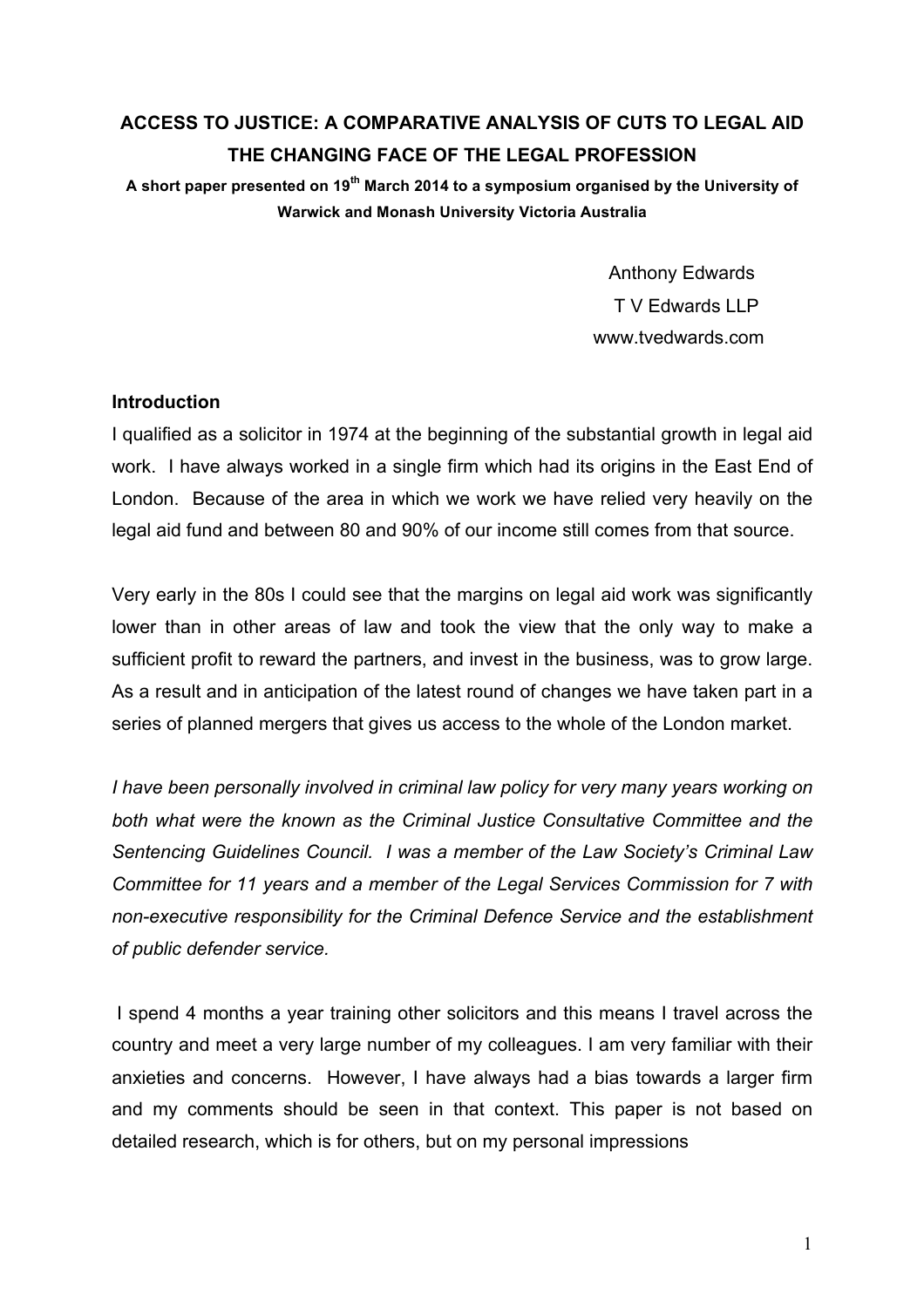# **Setting of the context**

The primary difficulty facing criminal lawyers is that the work is intensely personnel heavy. If someone is arrested and to be interviewed a lawyer is needed to attend at the police station. If someone is to attend at court a lawyer is required to be at court with them. As legal aid rates have reduced it has not been possible to reduce proportionately the number of staff one requires save where the courts themselves have amalgamated so reducing the responsibilities placed upon us. However the criminal justice system is appallingly inefficient so that any such benefits are soon lost. Criminal investigations also have little regard to defence responsibilities and the courts start later and take longer than has ever been the case.

## **The factors affecting change**

The main drivers of change have been

- The level of demand
- The nature of remuneration
- The quality of the work
- Geographical issues, and as we move to the future,
- Technology

Technology has a very significant part to play in the future development of criminal law services. I work with a highly developed case management system operated on the Cloud so that we can work from any office and indeed at home to the firm's system. It has meant that we do not rely on any substantial secretarial assistance and have thus been able to cut our overheads in that respect. We would not have survived so long if that had not been possible.

We are beginning to see the use of technology in the courts. The use of video links is well established both from the courts to the prisons and from police stations to the courts. These are working well. The video links to prisons are particularly popular with clients so they do not have to move their belongings.

However, if a criminal defence profession is to survive a great deal more has to be done and it has to be done urgently. Sir Brian Levenson is now exploring the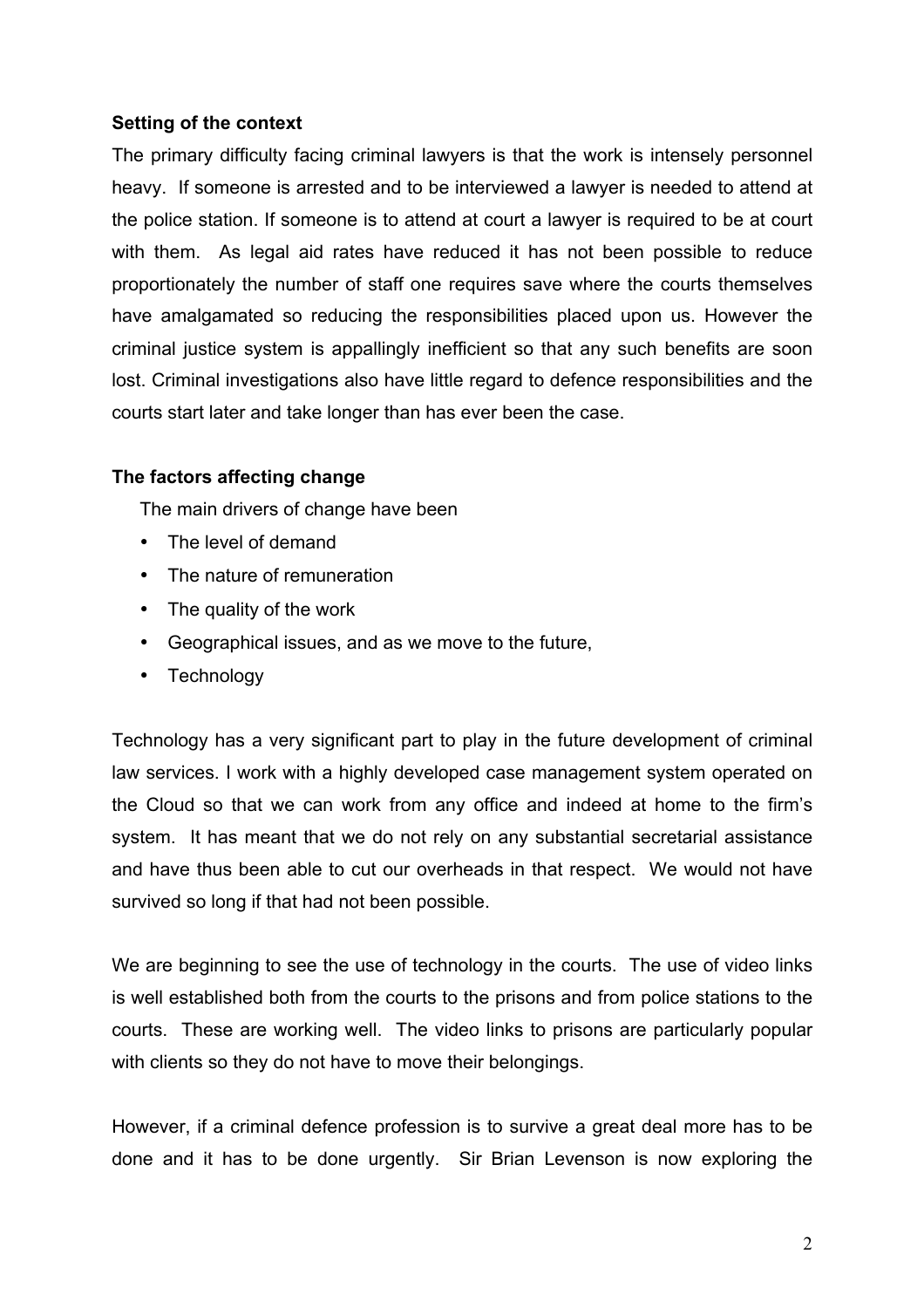possibility of conducting some hearings by video and I welcome that investigation. It should be possible to conduct all preliminary hearings by video link without the need to travel- at all levels of court

However, the greatest saving in time and cost would be to link solicitors to the police stations. We would then advise over the telephone and could sit in on the interview by the same link.

This is not without its difficulties. The first difficulty is one of confidentiality. New buildings are being constructed without any consideration of this aspect*. In a new police station in Wales the walls are so thin that even without video technology police officers can listen in on the privileged conversations between solicitors and their clients. With the need for some volume on the video screen this would be all too easy.* 

However, we should not be afraid of this development as the new generation of clients is more than happy to work with a screen.

The second difficulty is the cost of investment. Criminal law firms do not have any money to invest and banks are increasingly reluctant to assist. The government hope that special schemes can be developed but the interest rates on these schemes are at present prohibitive.

# **The old face of the legal profession**

I joined a relatively small firm in 1972 *as an articled clerk*. That was the shape of most firms that practised in criminal law at the time. The work was substantially local. Quality was basic. Firms were supported by a small able Bar. Fees were based on hourly rates. Firms undertook legal aid work as an act of social responsibility and were happy to cross subsidise

## **The initial growth of the professions**

The coming of the duty solicitor scheme in the 1970s and its extension to the police stations in the 1980s, led to a huge increase in demand and with hourly rates firms expanded rapidly. The Bar also grew rapidly and quality was very varied including a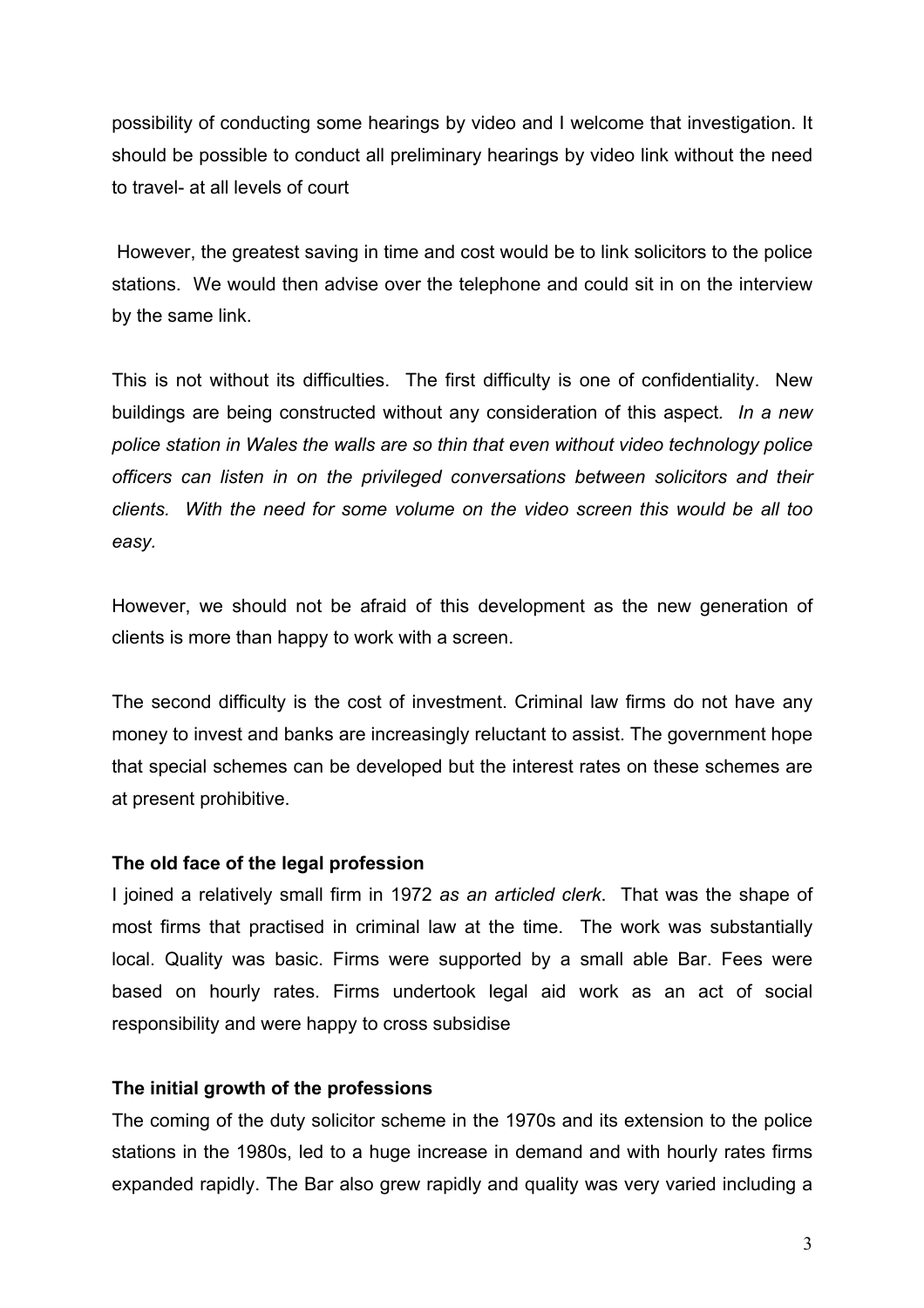the most senior levels For solicitors the quality had to be pushed up and the accreditation scheme was introduce to ensure that suitable staff were undertaking police station work.

*The need to maintain a quality of work is something to which I have always been committed. The peer review initiate was one of the most positive of my time at the Legal Services Commission. However, its cost has now meant it is purely a policing exercise for very bad firms rather than a process by which quality standards could constantly be improved, the purpose for which it was designed.* 

#### **The recent face of the legal profession**

With such growth, controls on expenditure became inevitable. Fixed fees replaced hourly rates. Firms began to realise that profit margins from criminal law were very different to that from other areas of practice. Cross subsidisation became impossible In firms of all sizes the criminal law team became marginalised and split away to practise on their own This increased specialisation and where there was specialisation quality improved. When the Bar negotiated a good pay settlement, solicitors realised that advocacy in the higher courts could increase their income and the Bar began to come under pressure

#### **The professional firm of the future**

The government's announcement that there is over a 2 year period to be a further reduction of 17.5% in income is a devastating blow. For those of us in London we are having great difficulty understanding how we are even meant to survive the first 8.75% part of this reduction. To introduce the reduction ahead of market change was deeply ill-judged We have not been making profits at that level for some time and have only survived so far by investing heavily in technology and reducing every possible overhead. The issue both in London and elsewhere is whether the full reduction can be met by increased volume but nothing is to be done in this respect for 15 months at least. The problems are exacerbated by a falling rates of prosecution with substantial diversion away from the courts The decision to require that major firms outside London should reduce their case loads is an extraordinary one based in a theory of competition but does not recognise the reality of the expertise on the street.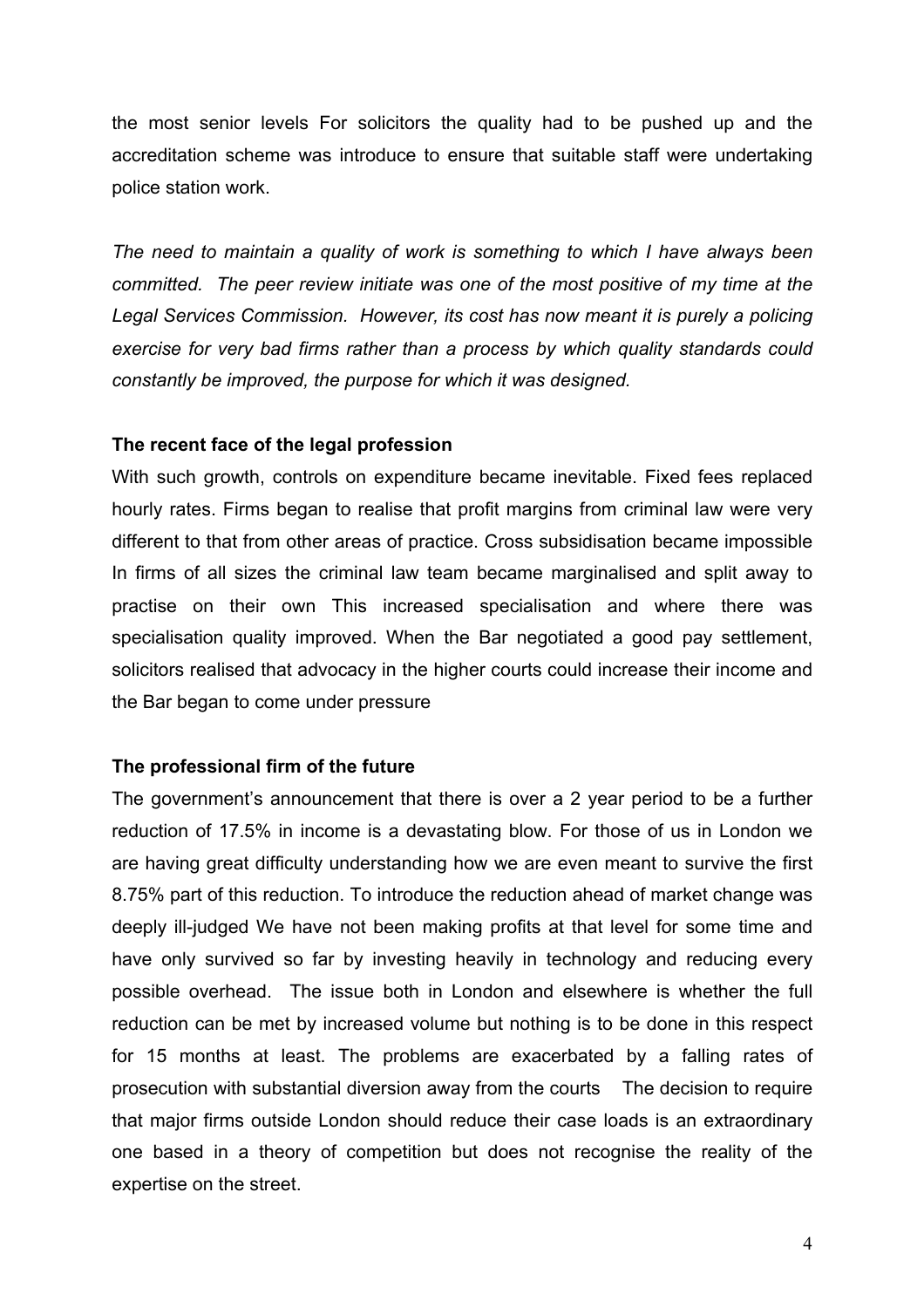Outside the "Carter" (urban) areas firms remain small and growth will be challengingthe possibility of partnerships being allowed is a significant gain

In London with a very large number of bidding areas it is possible that firms will become of a size that they can recover the 17.5% reduction.

What do I therefore see as the future? It seems to me that it is very questionable what type of service will survive the next year. Quality must be substantially in doubt

If we manage to bring enough larger firms into existence to take up the work in the country areas, in the conurbations outside London to take up the work given up by large firms, and to cope with the workload in London it is possible that a service of sorts will continue. That description alone identifies the risks

The Bar cannot survive in its present form Although I have in the past been critical of the earnings of the Bar my view is that their pay is now so low that no person can reasonably be expected to attend at a Crown Court for a single case The Bar will have to shrink substantially in size and become a trials only profession. Most barristers will first qualify as solicitors to gain their general experience. Only the best will transfer to the Bar. Quality will improve

We will see solicitors increasingly working from home to avoid the cost of rent with centralised interview facilities for those clients who choose to come to the office. These will be serviced offices because one could not take on the obligation of a rent when there is a new bid round only 4 years away and one that may very well be price sensitive.

There is already a substantial proportion of the criminal law profession working only as self employed agents. They will increase in number and the new contracts will allow 25% of work to be undertaken by them. My anticipation is that the figure will be higher Continuity if representation will again become an issue.

For the first time I believe that the whole existing system could collapse